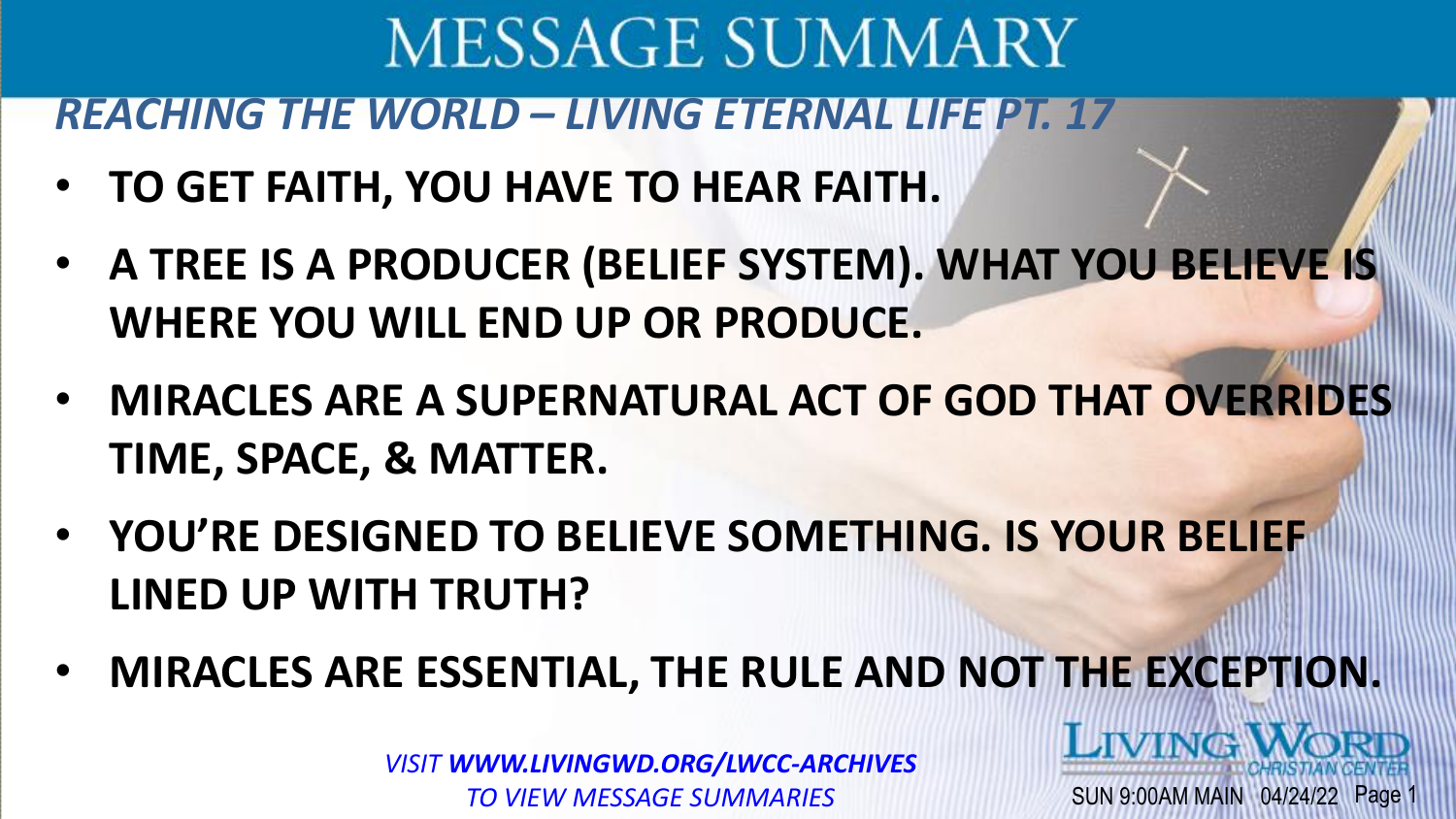*REACHING THE WORLD – LIVING ETERNAL LIFE PT. 17*

- **IF YOU'RE TAUGHT MIRACLES, YOU CAN EXPECT MIRACLES DAILY.**
- **THE BIBLE IS FULL OF MIRACLES. JESUS TAUGHT MIRACLES.**
- **THERE'S NO LIMIT WITH MIRACLES. YOU NEED FAITH TO DO MIRACLES.**
- **IF YOU HAVE A MIRACLE WORKING, IT WILL STOP TIME UNTIL THE IT'S COMPLETE.**
- **SATAN IS TRYING TO STOP YOU FROM BEING MIRACLE-MINDED.**

SUN 9:00AM MAIN 04/24/22 Page 2

LIVING

• **THE PRESENCE OF GOD IS IN THE TABERNACLE OF WITNESS.**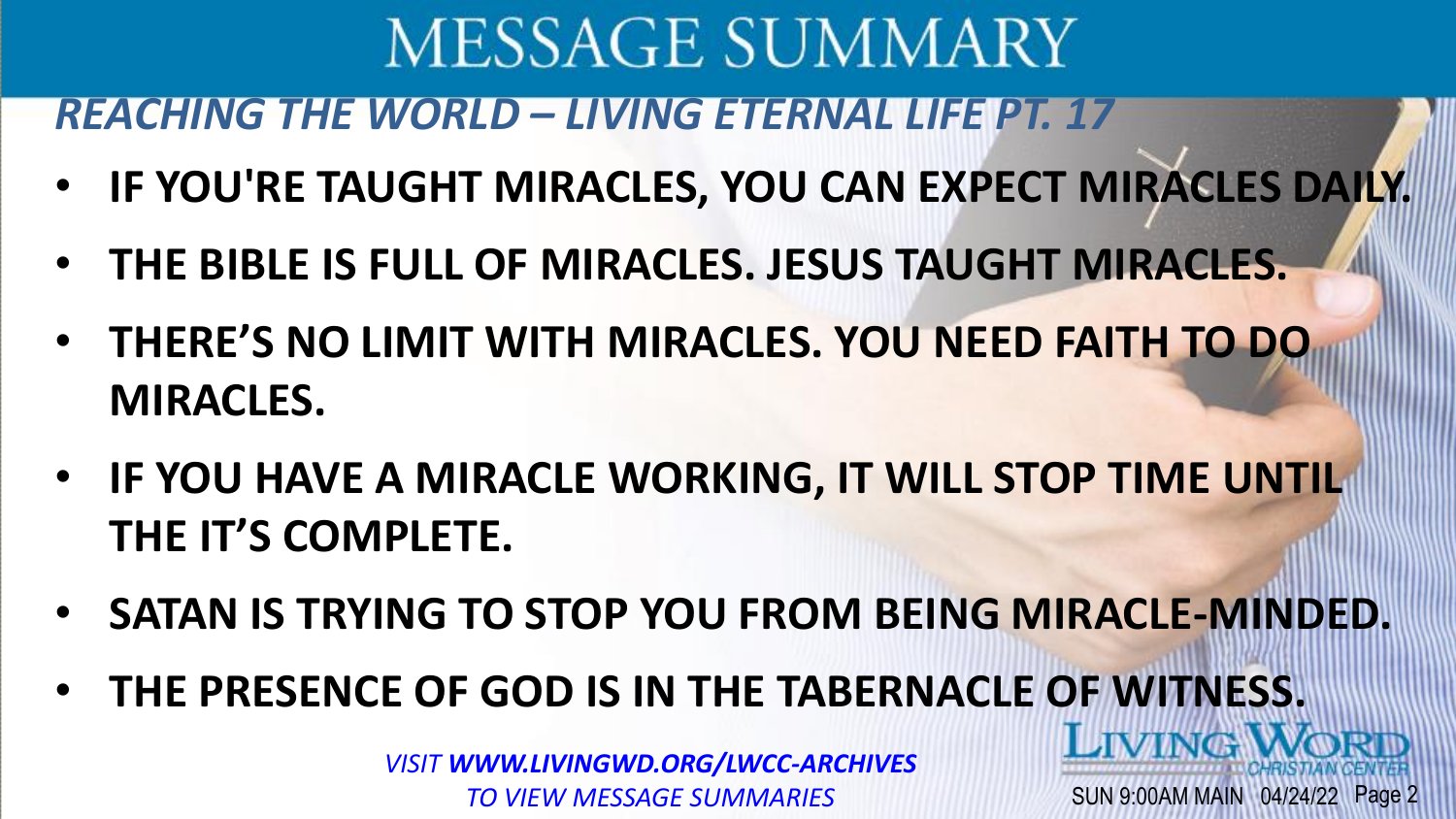*REACHING THE WORLD – LIVING ETERNAL LIFE PT. 17*

- **MOST OF GOD'S PEOPLE NEED A MIRACLE. IT'S TIME FOR MIRACLES. GOD CAN TAKE CARE OF ANY NEED YOU HAVE.**
- **TAKE YOUR CHOKE POINT OFF. GOD CAN DO MORE THAN YOU CAN ASK OR THINK.**
- **MIRACLES CAN WORK FOR THE NOT WELL-EDUCATED OR ANYBODY THAT WILL WORK IT. GET MIRACLE-MINDED.**
- **AS A BELIEVER, YOUR JOB IS TO MANAGE THIS EARTH. YOU ARE A MIRACLE WORKER. YOU'RE TOO EXPENSIVE FOR SATAN TO DEAL WITH. LIVING.**

SUN 9:00AM MAIN 04/24/22 Page 3